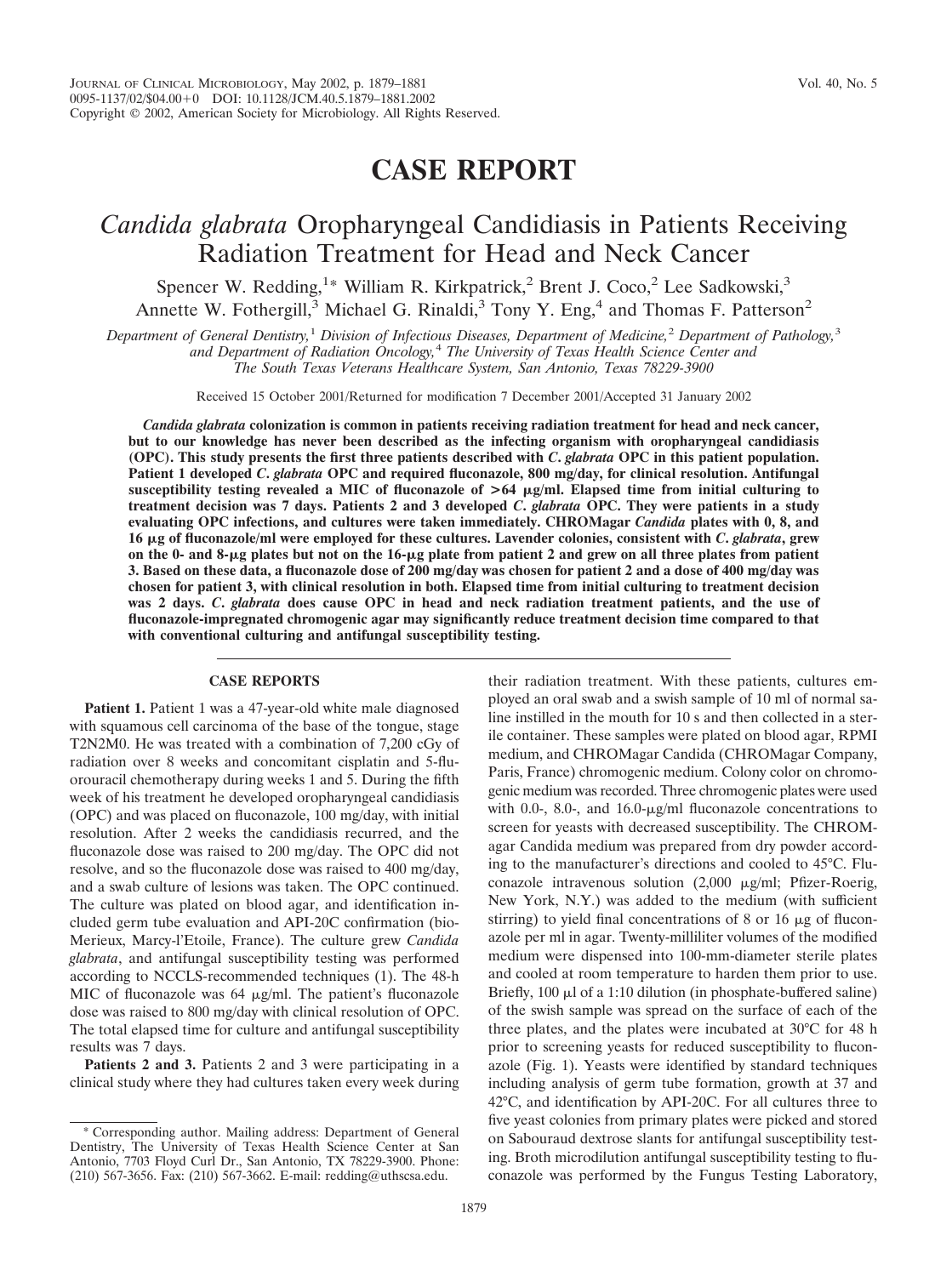

FIG. 1. CHROMagar Candida plates of swish and swab cultures from patient 3. Significant *C*. *glabrata* colonies are present on the 0.0- (A), 8.0- (B), and 16.0-µg/ml (C) fluconazole plates. This allowed the choice of a 400-mg/day fluconazole dose. The swab culture (D) taken directly from the clinical lesion shows that *C*. *glabrata* was the only organism involved.

The University of Texas Health Science Center at San Antonio, according to NCCLS-recommended techniques (1).

Patient 2 was a 52-year-old white male diagnosed with squamous cell carcinoma of the floor of the mouth, stage T4N2bM0. He was treated with 5,910 cGy of radiation over a 9-week period. At weeks 2 to 5 serial cultures were positive for *Candida krusei* and/or *C*. *glabrata*, but he exhibited no clinical disease. During week 6 he presented with white plaques on his oral mucosa which were KOH positive. The swab culture, taken directly from the clinical lesion, and the swish culture were plated on CHROMagar Candida to help with identifica-

tion. The predominant growths on his swab plate were lavender colonies consistent with *C*. *glabrata*. There were a few beige-to-pink colonies consistent with *C*. *krusei*. *C*. *glabrata* grew only on the swish plates. The predominant organism was confirmed as *C*. *glabrata* by API-20C. On the CHROMagar Candida plates impregnated with fluconazole, substantial colony growth occurred on the  $0.0$ - and  $8.0$ - $\mu$ g plates but not on the  $16.0$ - $\mu$ g plate. This patient was placed on  $200$ -mg/day fluconazole with clinical resolution of OPC. Total elapsed time from culture to CHROMagar Candida results was 2 days. The 48-h MIC of fluconazole ranged from 2 to 32  $\mu$ g/ml.